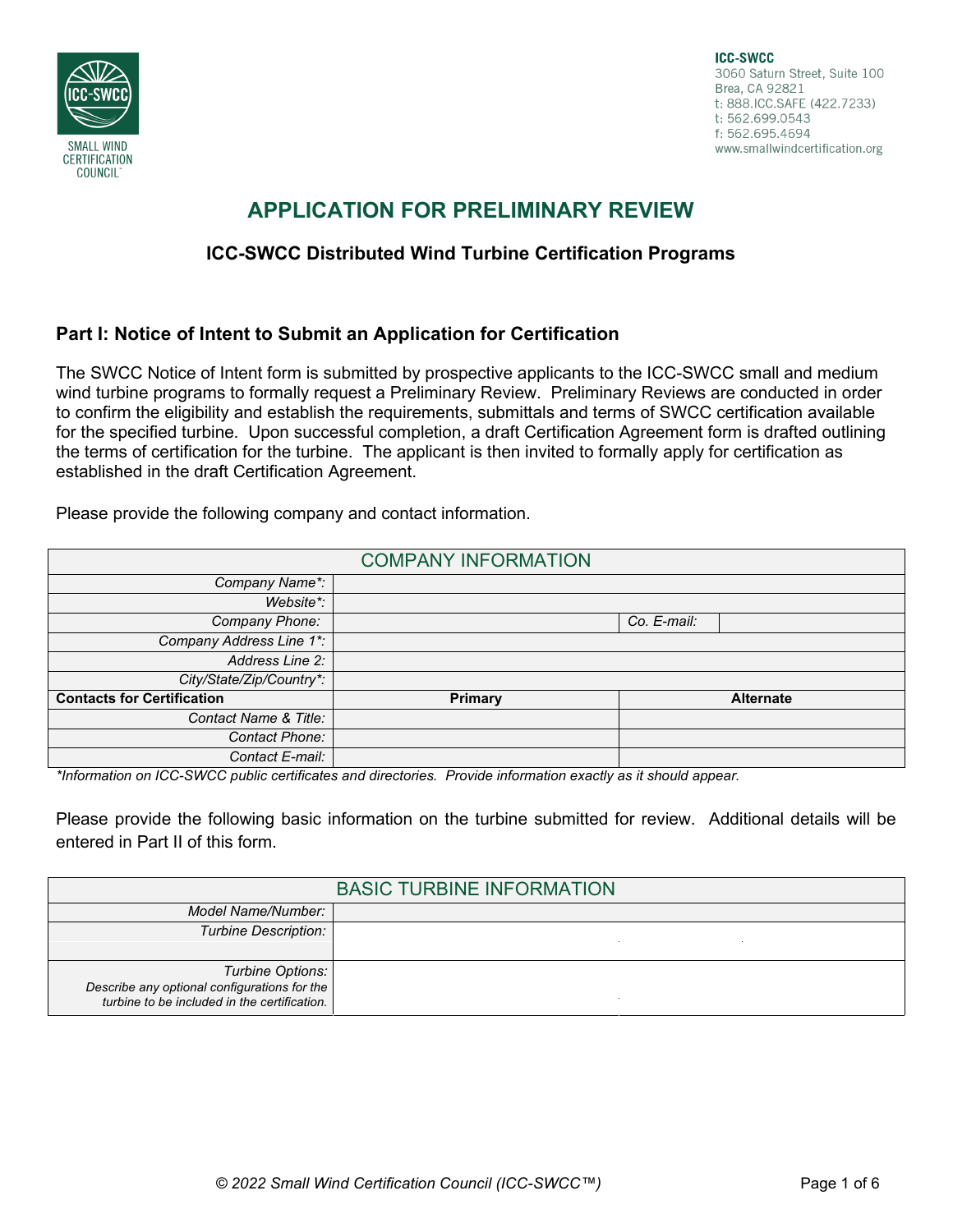Select the type(s) of certification sought by selecting the standard(s) to be used for testing and evaluation. Note the scope available for each. For certification under IEC 61400, the sub-sections sought must also be selected. The minimum topics of evaluation for each are listed.

| <b>CERTIFICATION TYPE REQUESTED</b> |                                                                                                                  |                                            |                                            |                                       |                           |
|-------------------------------------|------------------------------------------------------------------------------------------------------------------|--------------------------------------------|--------------------------------------------|---------------------------------------|---------------------------|
| <b>Selection</b>                    | <b>Standard</b>                                                                                                  |                                            |                                            | <b>Scope</b>                          |                           |
|                                     | AWEA 9.1 - 2009, Small Wind Turbine Performance and Safety Standard*                                             | Rotor Swept Area:                          |                                            |                                       |                           |
|                                     | • Power Performance                                                                                              |                                            | $< 200 \text{ m}^2$                        |                                       |                           |
|                                     | • Duration                                                                                                       |                                            |                                            |                                       |                           |
|                                     | • Acoustics                                                                                                      |                                            |                                            |                                       |                           |
|                                     | • Safety & Function                                                                                              |                                            |                                            |                                       |                           |
|                                     |                                                                                                                  |                                            |                                            |                                       |                           |
|                                     | * Note: AWEA 9.1 has been superseded by ACP 101-1. SWCC will discontinue the use of the                          |                                            |                                            |                                       |                           |
|                                     | standard in the near future.                                                                                     |                                            |                                            |                                       |                           |
|                                     | IEC 61400, Wind Turbines (select one or more sub-sections below)                                                 |                                            |                                            |                                       | Peak Power:               |
|                                     | □ IEC 61400-12-1, ed.1.0, Power Performance Measurements of Electricity Producing Turbines                       |                                            |                                            |                                       | 150 kW - 300 kW           |
|                                     | □ IEC 61400-11, ed.3.0, Acoustic Noise Measurement Techniques<br>$\Box$ IEC 61400-1, ed.3.0, Design Requirements |                                            |                                            |                                       |                           |
|                                     |                                                                                                                  |                                            |                                            |                                       |                           |
|                                     | ACP 101-1 - 2021, The Small Wind Turbine Standard                                                                |                                            |                                            |                                       | Peak Power: $\leq$ 150 kW |
|                                     | $0 - 1$ kW                                                                                                       | $1 - 30$ kW                                | $30 - 65$ kW                               | 65 - 150 kW                           | with sub-categorizations  |
|                                     | <b>Peak Power</b>                                                                                                | <b>Peak Power</b>                          | <b>Peak Power</b>                          | <b>Peak Power</b>                     | shown.                    |
|                                     | (Micro Wind)                                                                                                     |                                            |                                            |                                       |                           |
|                                     | • Duration Testing                                                                                               | • Structural Design                        | • Structural Design                        | • Structural Design                   |                           |
|                                     | • Power Performance                                                                                              | • Duration Testing                         | • Duration Testing                         | • Duration Testing                    |                           |
|                                     | • Safety & Function                                                                                              | • Power Performance                        | • Power Performance                        | • Power Performance                   |                           |
|                                     |                                                                                                                  | • Acoustics Testing<br>• Safety & Function | • Acoustics Testing<br>• Safety & Function | • Load Testing<br>• Acoustics Testing |                           |
|                                     |                                                                                                                  | • Blade Testing                            | • Blade Testing                            | • Safety & Function                   |                           |
|                                     |                                                                                                                  |                                            |                                            | • Blade Testing                       |                           |

Please describe the qualified testing organization for the tests selected above:

| <b>TESTING ORGANIZATION INFORMATION</b> |         |                  |  |  |  |
|-----------------------------------------|---------|------------------|--|--|--|
| <b>Testing Organization Name:</b>       |         |                  |  |  |  |
| Address Line 1:                         |         |                  |  |  |  |
| Address Line 2:                         |         |                  |  |  |  |
| City/State/Zip/Country:                 |         |                  |  |  |  |
| <b>Contacts for Testing</b>             | Primary | <b>Alternate</b> |  |  |  |
| Contact Name & Title:                   |         |                  |  |  |  |
| Contact Phone:                          |         |                  |  |  |  |
| Contact E-mail:                         |         |                  |  |  |  |

Select the option below that best describes the testing status:

Testing has already been completed by the testing organization above *(provide a copy of the test report(s))*

Testing has not yet been completed, but is pending with the organization above.

■

Testing has not yet been completed, but is underway with the organization above. *(provide a copy of the test plan(s))* Other:

Select one option below to indicate the current certification status of the turbine:

■

Turbine has never been certified.

Turbine is currently certified. List certification body and number:

Turbine was previously certified. List certification body and number:

*© 2022 Small Wind Certification Council (ICC-SWCC™)* Page 2 of 6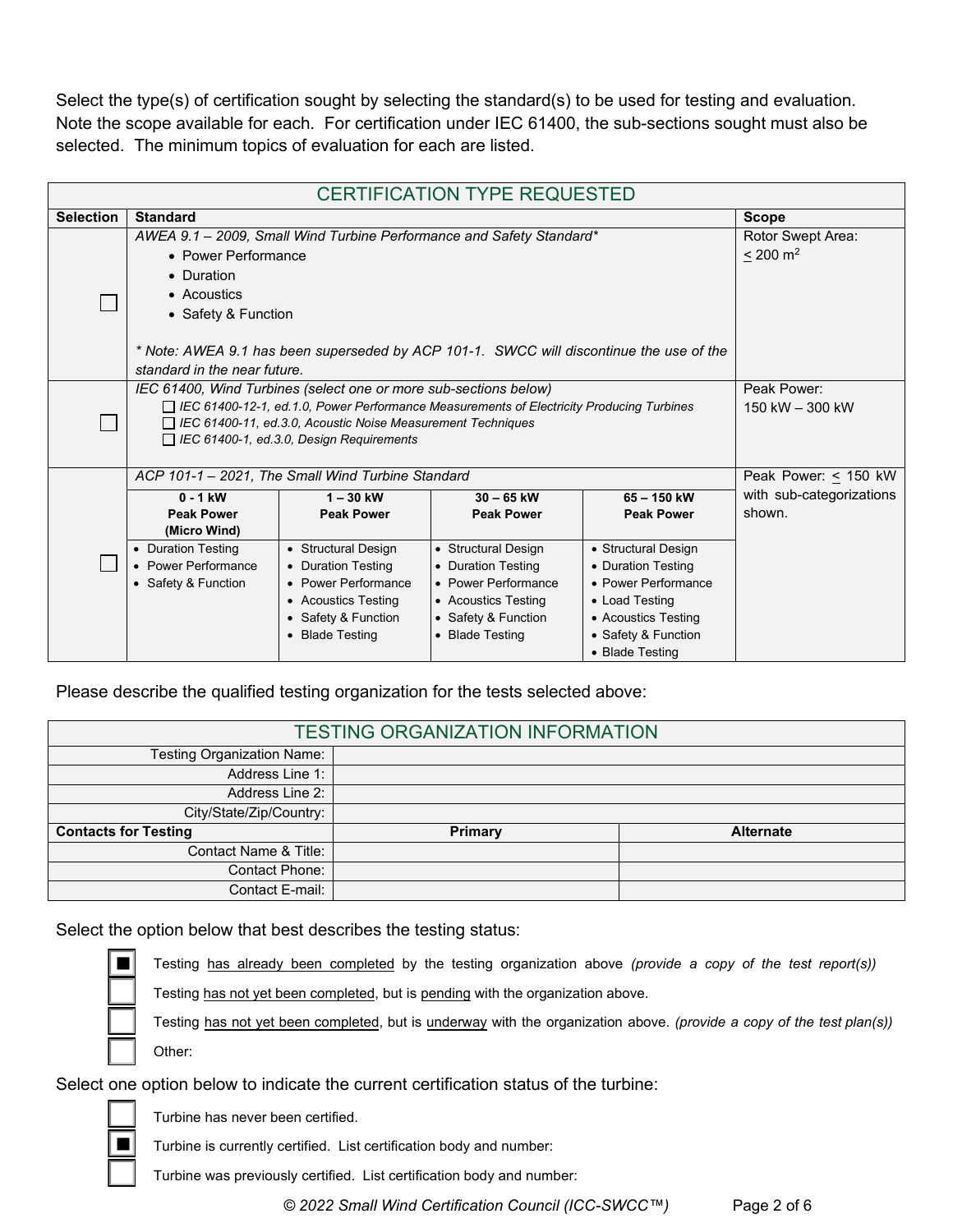# **Authorization**

Applicants for turbine certification with SWCC must demonstrate their eligibility. Please indicate the applicant type below:



Holder of all ownership rights in and to the turbine (i.e. manufacturer)

Authorized Designee of the turbine manufacturer *(include written proof of authorization with this application)*

### **Publication of Application Status**

The Applicant may request that ICC-SWCC publicly list the status of the ICC-SWCC Certification Application on the ICC-SWCC website (www.smallwindcertification.org), pursuant to the ICC-SWCC Certification Policy. Select one of the two options below:



Yes, I authorize ICC-SWCC to publicly list the Applicant's name, SWT/MWT model and Application Status on the ICC-SWCC website.

No, I would like omit information on application from the ICC-SWCC website.

### **Signature**

By signing below, the authorized representative of the applicant confirms and agrees that all information contained in this Notice of Intent is true and accurate, and that an ICC-SWCC Preliminary Review is requested for the turbine entered. Representative acknowledges that a fee will be charged for the conduct of the Preliminary Review and that the result of that review does not constitute certification of the turbine.

Applicant acknowledges that while ICC-SWCC makes every effort to maintain current and accurate directory information on the ICC-SWCC website, ICC-SWCC does not warrant or guarantee the accuracy, timeliness, or fitness of the information contained therein for any purpose.

ICC-SWCC wind turbine certification is subject to the policies and procedures established in the *[ICC-SWCC](https://smallwindcertification.org/resources/swcc-policies/)  [Rules for Wind Turbine Product Listing Reports.](https://smallwindcertification.org/resources/swcc-policies/)* 

### **Authorized Signature**

**Date**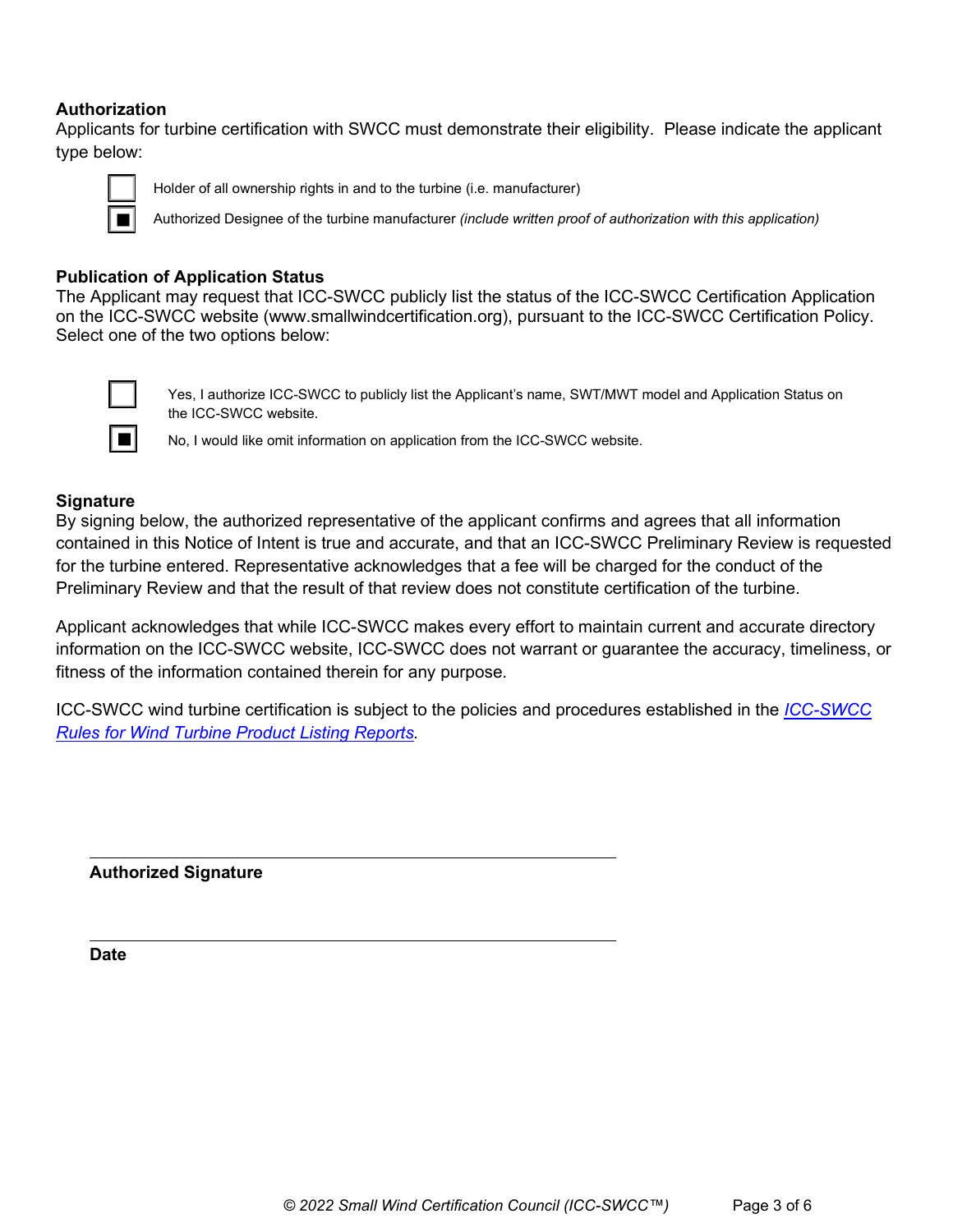# **Part II: Configuration Description**

The Configuration Description form is used to collect basic wind turbine information for use in ICC-SWCC Preliminary Review. Separate forms should be completed for each turbine model submitted for review.

# GENERAL SPECIFICATIONS

Rotation Axis (Horizontal/Vertical):

Nominal Rated Power (W or kW):

IEC SWT Class (I, II, III, IV or S):

Total Tower Top Weight (kg):

Electrical Output - Nominal Voltage: *(specify AC or* 

Electrical Output - Frequency (Hz):

Electrical Output - Number of Phases:

*DC voltage)*

# COMPONENT SPECIFICATIONS

#### **Rotor**

Rotor Diameter (m):

Swept Area (m<sup>2</sup>):

Number of Blades:

Estimated Max Rotational Speed (rpm):

Describe Power Regulation System: (e.g. stall, blade pitching) Describe Overspeed Control System: (e.g. furling) Ducted? (Yes/No):

#### **For HAWTs:**

Orientation (upwind/downwind)

Rotor Hub Type (flexible, rigid, teetered):

**For VAWTs:**

Rotor Type (e.g. H-Darrieus):

#### **Blades**

Source/Manufacturer:

Material:

Length (m):

#### **Drive Train**

Gearbox Source/Manufacturer:

Gearbox Type:

Gearbox Ratio: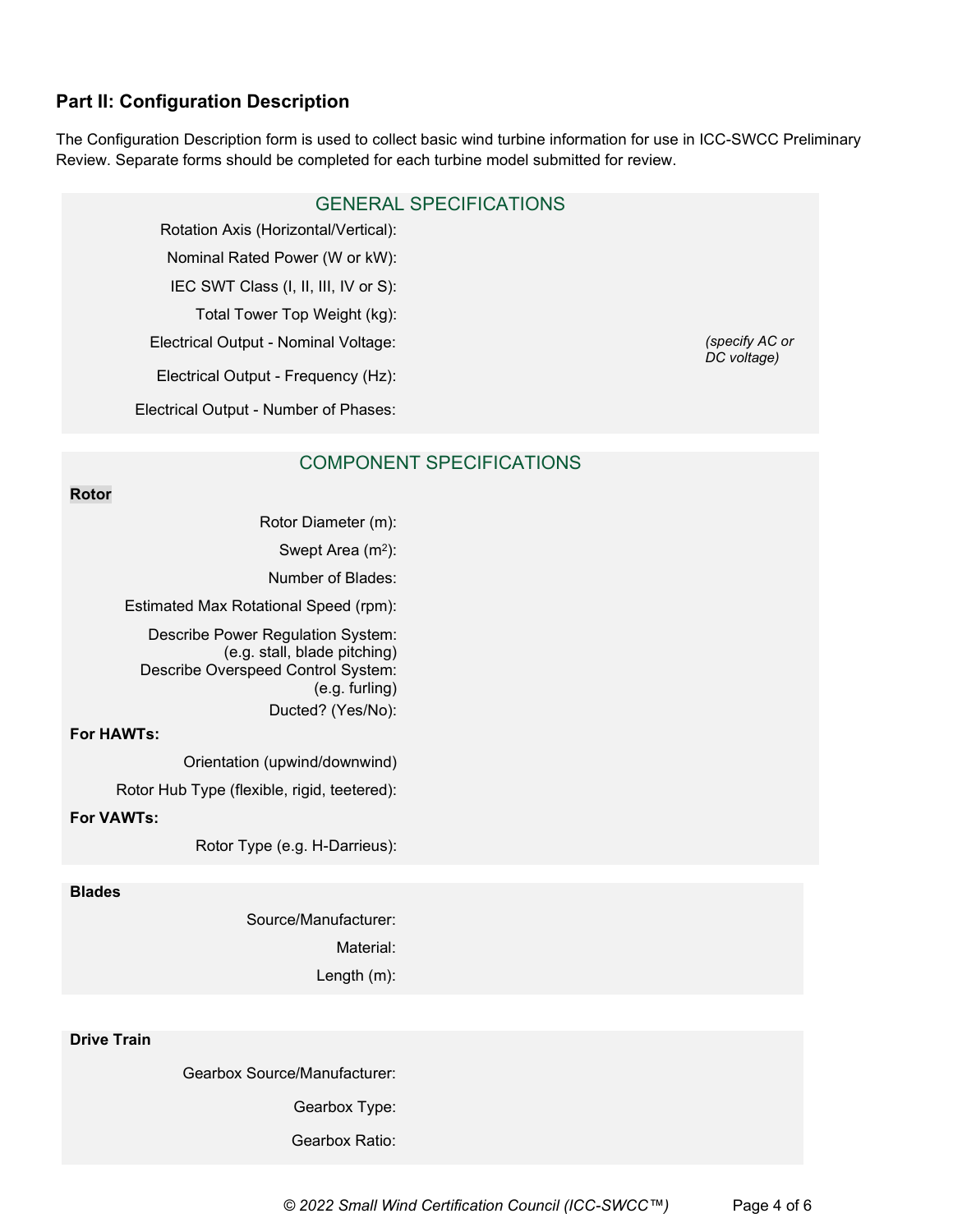Generator Source/Manufacturer:

Generator Type:

Generator Speed:

Generator Output Nominal Power, Voltage and Frequency of (kW/V/AC or DC/Hz):

#### **Braking Systems**

Braking System - Normal Shutdown:

Braking System - Parking:

Braking System - Service Braking:

Braking System - Emergency Shutdown:

#### **Yaw System**

Yaw Control (e.g.passive, active,damped):

Wind Direction Sensor:

Yaw Bearing Type:

#### **Tower to be Used for Testing**

Source/Manufacturer:

Model Name/Number:

Tower Support (guyed, self-supporting):

Tower Type (lattice, monopole):

Height (m):

Foundation Description:

#### **Control/Electrical System**

Make/Model of Controller:

Make/Model of Inverter and/or Converter:

### ADDITIONAL SUBMITTALS AND INFORMATION

Please submit the following additional submittals (attach additional sheets or documents).

- $\Box$  Turbine photos showing at least 3 general external views.
- □ Single line wiring/connection diagram from generator to load.